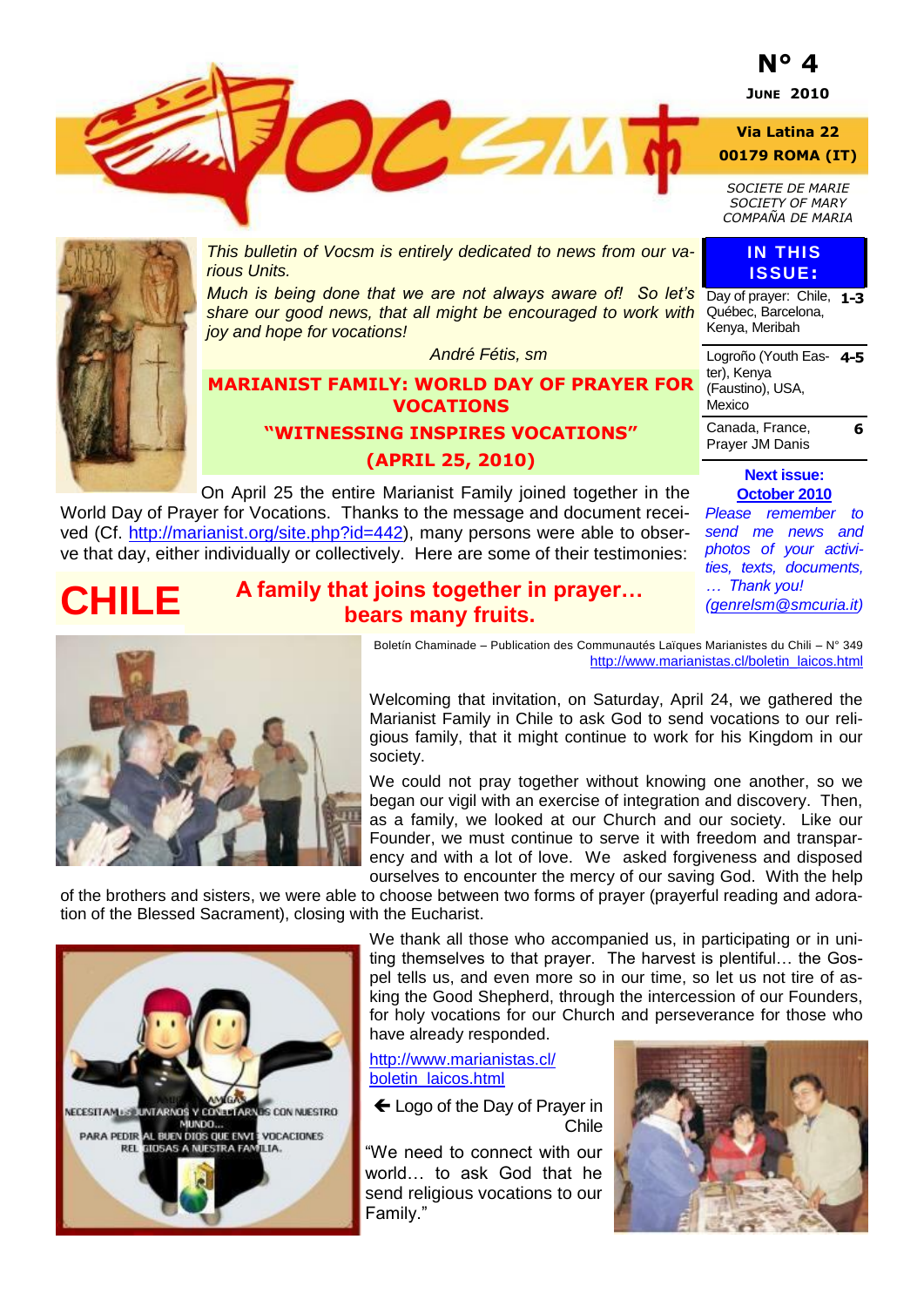# **IN QUEBEC, THE WORLD DAY OF PRAYER FOR VOCATIONS**

### **Our response to the call from the World Council of the Marianist Family**

In the communities in Québec in the Canadian Region, the invitation of the WCMF was well received. A meeting was held in each community to reflect upon the meaning and the "dimensions" of that call. Contacts were made with the other branches: Alliance, MLC, and also with our brothers in Manitoba and Haiti. We drew inspiration from Circular #5 of Father David Fleming (1999) *Marianist Religious Vocations Today*, a document still very valuable in our own time.

It was decided that each Unit (community, family, center...) would pray "at home" on the 25<sup>th</sup>, and that there would be a meeting of the Marianist Fa-

mily the following Sunday, May 2. Our prayer would be in solidarity with the other Units of our Region, including Haiti, and above all joined to the whole of the Marianist Family throughout the world. Some linked these two Sundays with a novena for vocations.

Our prayer was joined to that of the whole Church, sometimes in a parish, on this "Vocation Sunday," but with **intentions specific to our Marianist Family.**

#### **Our "Marianist" intentions**

- For vocations to the priestly and consecrated life, certainly, but also for *vocations of lay persons* of all categories in service to the people of God, according to the spirit of Vatican II and of Father Chaminade.

- For the strengthening of the vocations of our current elderly religious, active or retired, that we might fully play out *our*  role as consecrated persons in the bosom of the local and universal Church in confronting contemporary needs.

- That our local Marianist Family (consecrated + laity) together with the greater worldwide Marianist Family *might fulfill its vocation and mission to be a people of saints active* in the service of today's Church.

- That we be able, in the spirit of our covenant with Mary, to overcome present heresies and to break through current taboos in order to act with faith and boldness, convinced of the value of our charism now and for the future.

**Current heresies and taboos?** Faith = a private matter / non-practicing Christians / in our days no one cares about vocations / in addition, Christians are too weak to get involved and to persevere / with the current scandals, our life has lost its credibility / it is too late, there is nothing that can be done, we are too old and outmoded to support vocations… / etc...



### **Some very eloquent current calls and signs**

Persons who come to us and open themselves to a renewed Christian life and who find our spirituality or family spirit attractive / major events that force us to move forward: Haiti, cures among our ranks, restructuring of our ministries / new realities that call us to move: a renewal in catechesis, Jesus' sheep, EAL (Équipes d'animation locales—local animation teams) in parishes, ECR (cours d'éthique et culture religieuse – courses in religious ethics and culture) in schools: realities that cannot leave us indifferent, either as individuals or as the Marianist Family!

We held the "Prayer for vocations‖ of the World Council of the Marianist Family on Sunday the  $25<sup>th</sup>$  in the afternoon. Present were the Marianist male and female religious of Barcelona, a representative of the Marianist Fraternities of Barcelona and Sister M. Bénédicte Munck, Mistress of Novices of France, and a novice, Nathalie.

The prayer program was carried out following the guidelines of the World Council, with biblical readings, moments of personal prayer and sharing of the latter, and meditative hymns. Altogether it lasted a good hour. It went well.

### **BARCELONA (ZA)**







#### **WORLD DAY OF PRAYER**

### **KENYA (1)**

There were more than 300 young people in attendance. The whole activity was a well organized event by the Vocation promoters from Nairobi. Br. Samuel Goko and Br. George Sakala are seen talking to the young people.



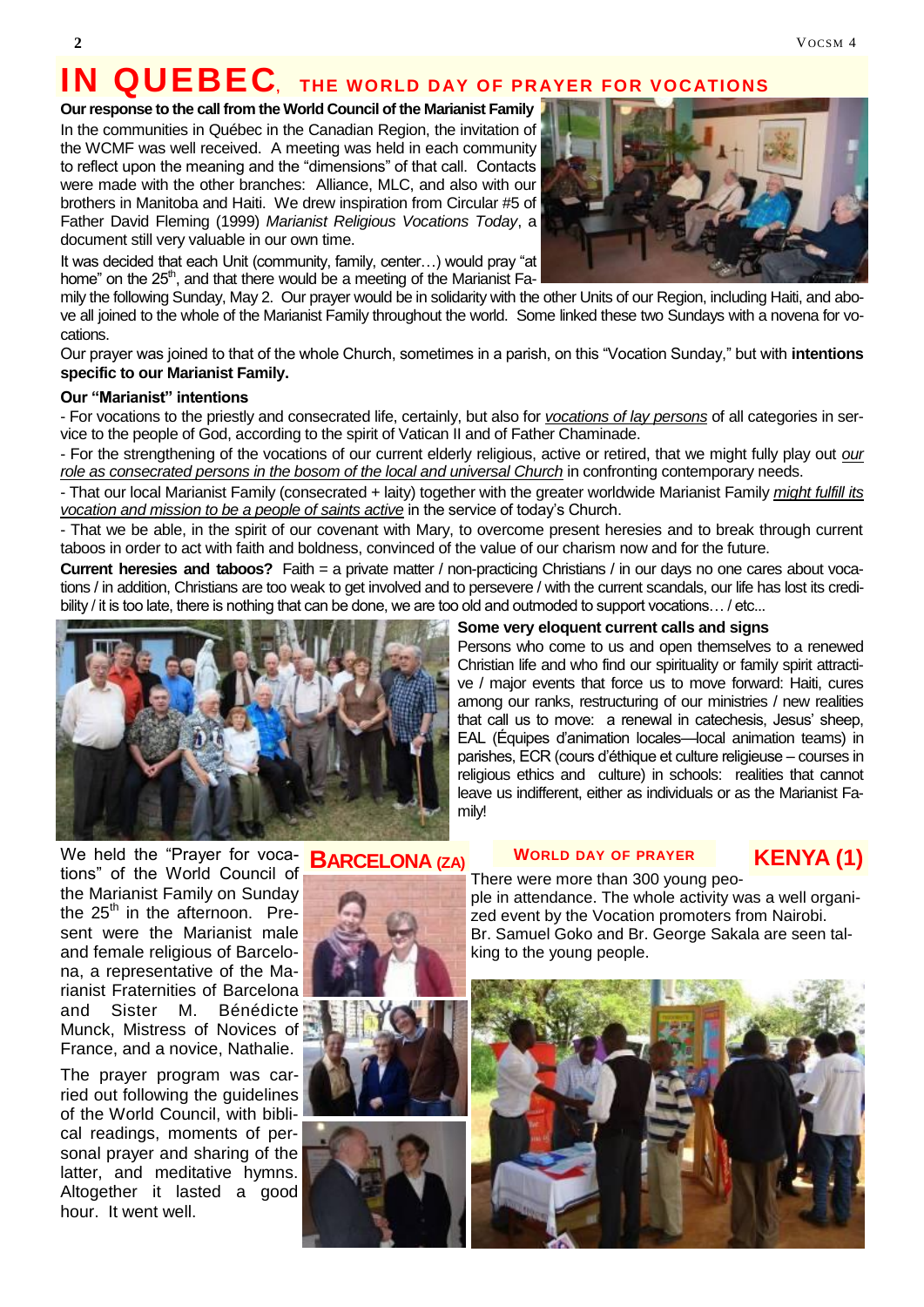

*Congratulations! May we all be infected with your enthusiasm for vocation ministry!*

### **MERIBAH - Pilgrimage to the National Basilica of the Immaculate Conception in Washington D.C.**

On April 10, 2010, over 150 students **form** our schools travelled with 16 Marianists by busses to the Basilica. We enjoyed a presentation made by a graduate of Chaminade High School on the role of the laity in the Church. Afterwards, the Brothers hosted a youth-fest hour, with song and prayer and adoration of the Blessed Sacrament. The Holy Hour concluded with benediction. To conclude the pilgrimage, all attended a Mass in the Basilica celebrated by the Bishop of our Diocese. In all, it was a great witness to the Marianist spirit in our schools as we travelled to Our

Lady's Basilica to pray and praise together! Bro. Thomas Cleary, S.M., Bro. Timothy Driscoll, S.M. and Bro. Michael Gillen S.M. organized the pilgrimage.



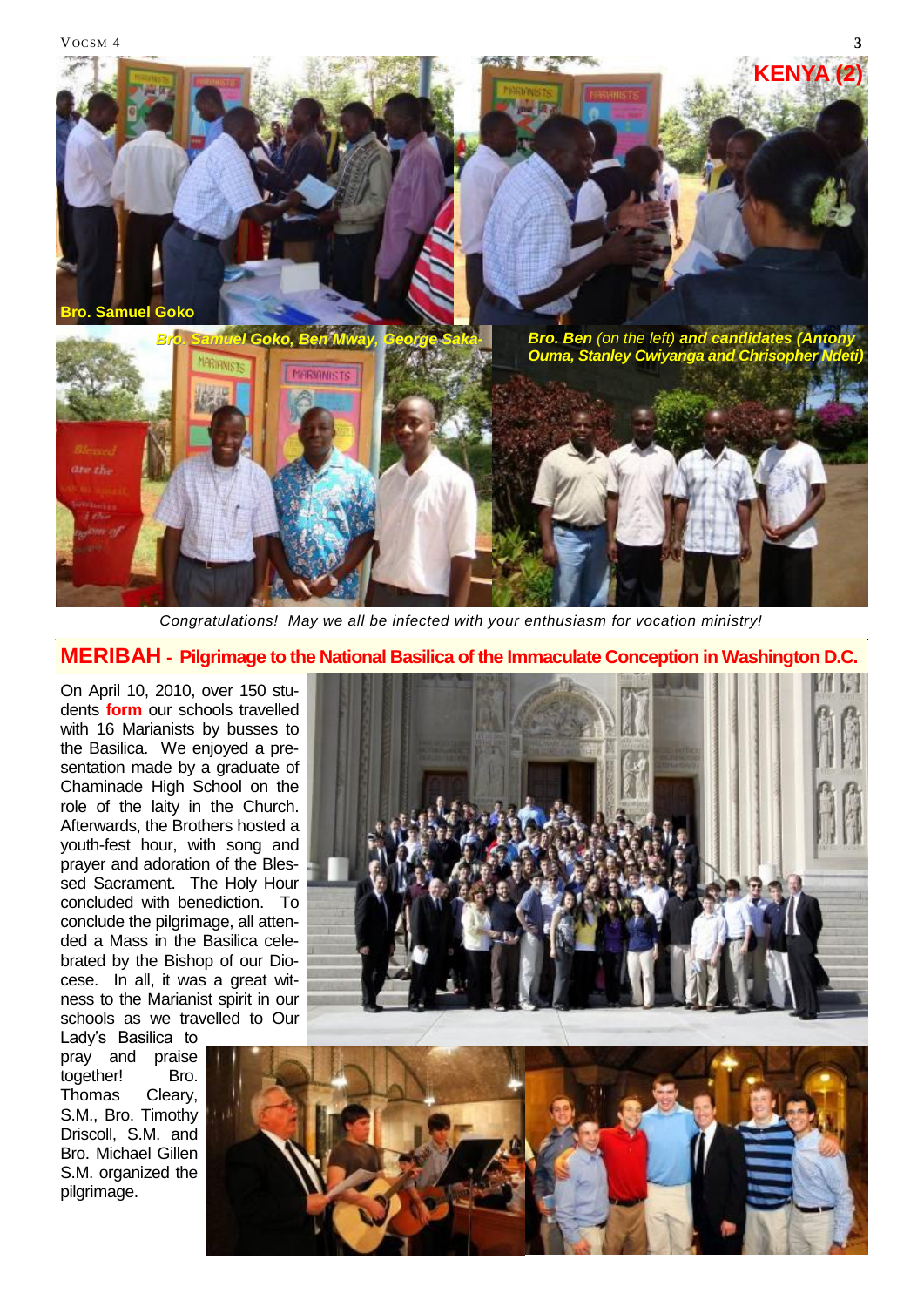### **YOUTH EASTER (PASCUA JOVEN) FROM GUINOMAI MOVEMENT IN LOGROÑO: in four voices, with four pictures**

### **PROVINCE OF SAR AGOSSA**

The boys and girls of the 1<sup>st</sup> Baccalaureate are usually one hundred and fifty in the Guinomai groups which, since 2001, meet each year in the Colegio Santa María in Logroño to celebrate together Holy Week and Easter, our great fiesta. It is an activity that marks a before and an after in the series of experiences that we try to develop to go along with the fiesta; a project that for many of them represents the point of entry into a faith lived with more depth, more authenticity, more joy. All the youth faith groups of the Province of Saragossa and the Scouts of Troop X El Pilar of Valencia join forces for this beautiful adventure.

It is difficult for me to compress into a few lines all that we live and share in Logroño. So I will try simply to offer some ―fragrances‖ that might help you – hopefully -- to sense the beauty of the setting. First, through the testimony of its real protagonists: our kids. Then, from the perspective of the monitors, evoking four images that already form part of the history of this project: four moments that, year after year, create with tenderness and deep meaning the experience that each participant carries back home in his backpack.

#### **Four voices**

―*I went to Logroño with the hope of discovering God, of getting rid of doubts; but I was also out to see the whole world, to live and laugh and sing. And my goals were met. Heartfelt thanks for all the celebrations prepared for us. For the moments of silence, for being able to be in the chapel for the time you needed, feeling, listening, praying…. For breaking down my preconceptions, for making me so comfortable in the Masses, without being afraid to express my feelings; for crying together…. Logroño was life, joy, peace, love…. Now there remains the most difficult part: to give life, to go out into the world"* (E., from Valencia, Easter 2005).

"*Honestly, I had never experienced an Easter like this:* 

*full of emotions, of people around you who welcome every morning with a smile ... It was incredible. Logroño makes you change; it is true what they say, that you come back different, trusting a bit more in that little light we all carry within us"* (A., from Saragossa, Easter 2007).

*"Thanks for giving me so much strength to live my life more and better. Thanks for having had such a tremendous ef*fect on me. I have changed my life to a point that you can not imagine. Every night I think, every night I pray for you all *to come back to see us. I wish more people lived this experience, because this is very difficult to live if you're not close to God"* (J. from Almería, Easter 2008).

*"The nicest thing was that I was always wrapped up in Him who was there with me, who did not abandon me... and then I realized that there is no reason for sadness, much less for us who are so privileged. I thought of the open wounds of the world. From that moment I was filled with His message and felt more strongly than ever that it is worth the struggle to proclaim the News about Him"* (B., from Vitoria-Gasteiz, Easter 2008).

#### **Four pictures**

The first picture was born in the celebration of Love, on Holy Thursday. It is a photo of the chapel. The students have decorated the altar and prepared the Altar of Repose, have covered the walls with large posters with the words that touch them deeply, have rehearsed the songs, have improvised small theater presentations, have devised creative happenings that, in silence, are able to speak louder than many sermons…. It is the result of the workshops, in the Workshop of the Word and Life. And so, more than *observing*, they celebrate. More than *attending*, they participate. More than *hearing*, they listen… and feel themselves listened to. And they share. And understand. Many of them continue admit to us, even weeks later, that what they miss most are the moments of celebration in the chapel.

The second picture we took from the prayer before the Altar of Repose, the same Thursday, in the intimacy of the night.



Each participant has received a letter from that Jesus who loves and gave himself to the end, from the same Jesus who tenderly asks for a response. ... The kids scatter throughout the chapel and put into words the letter they will send back.

The third picture…. It is Friday. Along the Via Crucis we all carry our own little cross which, some hours before, another companion had constructed for us. First, it is inserted between our hands, then loaded onto our neck, and later delivered to the brother; finally placed along with all the rest into the arms of the big cross that presides over our walking ... all of our little crosses received a response, support, hope ... sustained by the beam.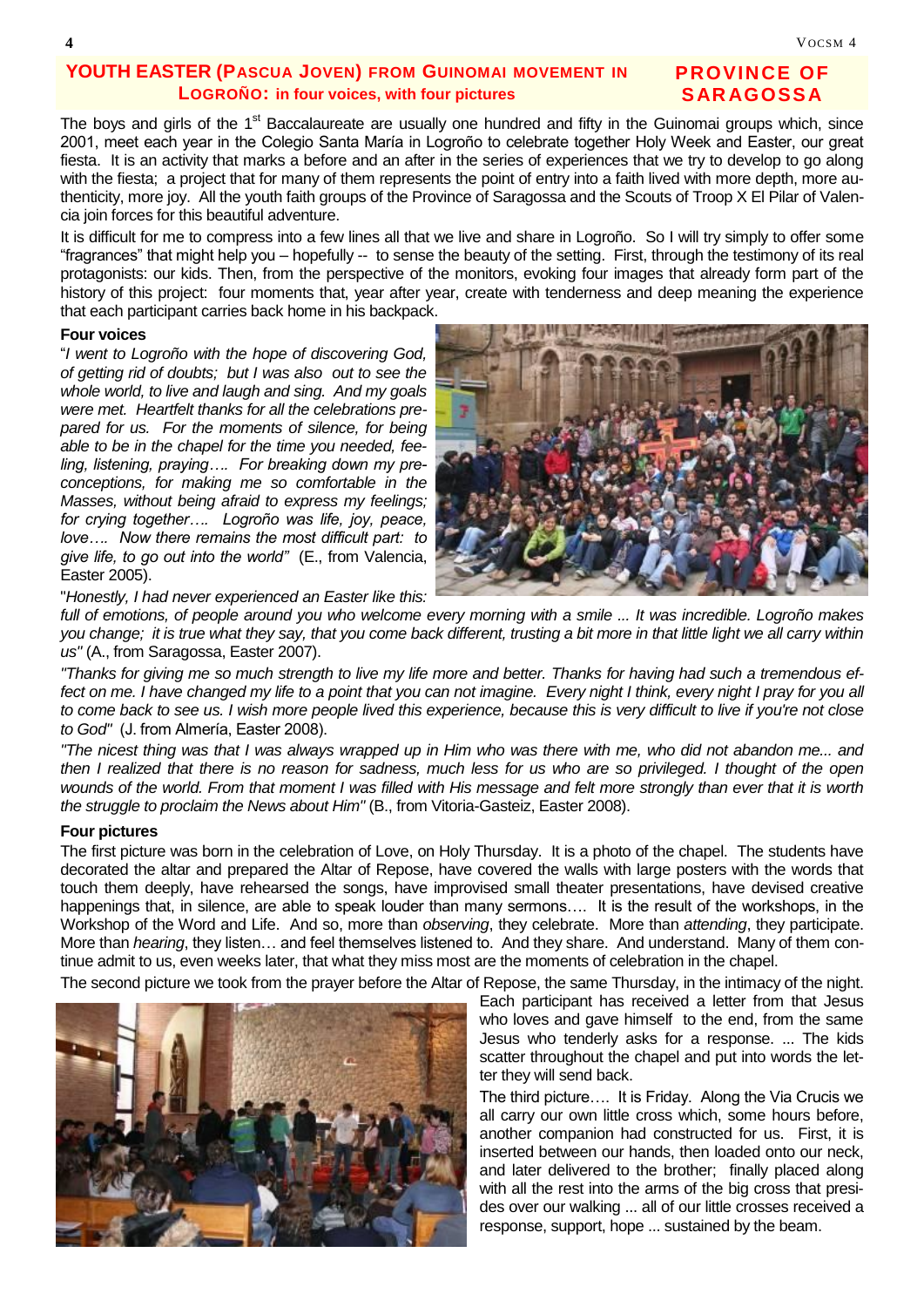VOCSM 4



The fourth picture is fire, the fire of the conquering light of the Easter Vigil. The fire which we kindle there where a few hours before reigned an emptiness, fire which the Paschal Candle takes up and lights the star formed by *one hundred fifty* candles with *one hundred fifty* names which now celebrate the Resurrection as a true Fiesta. Uncomplicatedly, with an irrepressible joy that breaks forth from where no limits can be put. That star, symbol of our Young

Easter, is also that of the experience being formed in the heart of our kids…. We ourselves are also *made of stars*, of the same matter by which the stars light up the heaven, called to be a reflection of that heaven upon the earth… at Easter the theme acquires a new light: the enkindling of living four intense and transforming days, the flame flickering in synch with the others all around it, of this Guinomai family that remains united for ever in the memory of a Holy Week that perhaps will change the lives of many.

#### **KENYA Faustino group at Our Lady of Visitation Catholic Parish**

In the presentation of Vocsm 3, almost one group was missing! This group was founded in Nairobi by Bro. Julius Nandi, SM, in 2008, on Chaminade day and has really grown rapidly. The group has almost thirty boys and girls who are very good. Some of the pictures are from their Lenten retreat at "Ressurection

Garden<sup>"</sup> and others are when they enrolled as Faustinos.





of transition- Bro. Thomas Wendorf will be the new national vocation director beginning in July. **USA**



**Many thanks to Bro. Charles Johnson and his team** for the great work he did during the eight last years!

Welcome to three new members of our Aspirancy Program for next year. *(from left to right)*  Alejo Perez (Los Angeles, California); Luis Guerra (San Antonio, Texas) and Mark Motz (Dayton, Ohio)



The Office of Religious Life is sponsoring the "New York" Experiment" this summer. Nine members of our formation program will spend time in New York living at St. John's Rockaway and working with the poor in Harlem. We hope that this will be a very good ministerial experience for our younger members. It should also be known that the idea for the program came from our younger brothers.



## **MEXICO - Vocation Day**

Twelve young adults from the states of Puebla, Mexico, Veracruz, Guerrero, Durango, Guanajuato and Jalisco attended the Marianist Vocation Day at the Marianist Prenovitiate on June 4-6. Ten Marianists and pre-novices accompanied them, sharing with them the Marianist charism, mission and apostolate. The context was very inspiring and fraternal.